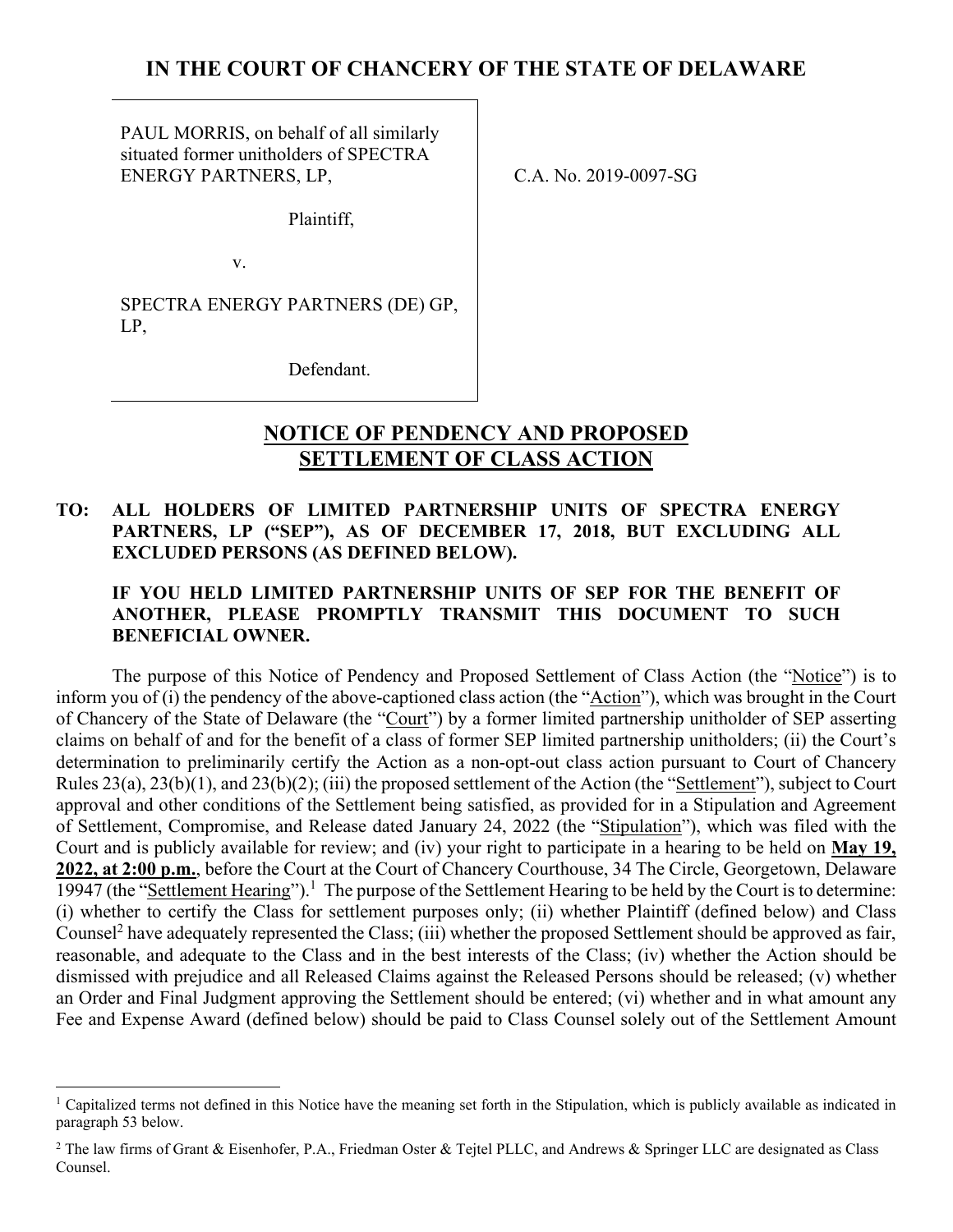(defined below); and (vii) whether and in what amount any Incentive Award (defined below) should be paid to the Plaintiff solely out of the Fee and Expense Award.

### **PLEASE READ THIS NOTICE CAREFULLY AND IN ITS ENTIRETY.**

### **THIS NOTICE RELATES TO A PROPOSED SETTLEMENT OF THE LITIGATION REFERRED TO IN THE CAPTION AND CONTAINS IMPORTANT INFORMATION REGARDING YOUR RIGHTS. IF THE COURT APPROVES THE SETTLEMENT, YOU WILL BE FOREVER BARRED FROM CONTESTING THE FAIRNESS, REASONABLENESS OR ADEQUACY OF THE SETTLEMENT, AND FROM PURSUING THE RELEASED PLAINTIFF'S CLAIMS.**

The Stipulation was executed on January 24, 2022, by and among (i) plaintiff Paul Morris ("Plaintiff"), on behalf of himself and the putative Class, and (ii) defendant Spectra Energy Partners (DE) GP, LP ("Defendant," and together with Plaintiff, the "Parties").

This Notice describes the rights you may have in the Action and pursuant to the Stipulation and what steps you may take, but are not required to take, in relation to the Settlement. If the Court approves the Settlement, the Parties will ask the Court at the Settlement Hearing to enter an Order and Final Judgment dismissing the Action with prejudice in accordance with the terms of the Stipulation.

### **WHAT IS THE PURPOSE OF THIS NOTICE?**

1. The purpose of this Notice is to explain the Action, the terms of the proposed Settlement, and how the Settlement affects the legal rights of former unitholders of SEP limited partnership units and Class Members (as defined below).

2. In a class action, one or more people and/or entities who were stockholders at the time the claim arose sue on behalf of and for the benefit of the individual class members, seeking to enforce the class members' legal rights.

3. As described more fully in paragraph 51 below, Class Members have the right to object to (a) the proposed Settlement, (b) the application by Plaintiff's counsel (the "Fee Application") for an award of fees and expenses (the "Fee and Expense Award") to be paid solely out of the Settlement Amount, and (c) the application for an incentive award for the Plaintiff (the "Incentive Award") to be paid solely out of the Fee and Expense Award. Class Members have the right to appear and be heard at the Settlement Hearing, which will be held before The Honorable Sam Glasscock III on **May 19, 2022, at 2:00 p.m.**, at the Court of Chancery Courthouse, 34 The Circle, Georgetown, Delaware 19947.

4. The Court has reserved the right to adjourn or continue the Settlement Hearing, including consideration of the Fee Application and/or application for an Incentive Award, without further notice to you other than by announcement at the Settlement Hearing or any adjournment thereof, or notation on the docket in the Action. The Court has further reserved the right to approve the Settlement, at or after the Settlement Hearing, with such modifications as may be consented to by the Parties and without further notice of any kind.

### **WHAT IS THIS CASE ABOUT? WHAT HAS HAPPENED SO FAR?**

### **THE FOLLOWING RECITATION DOES NOT CONSTITUTE FINDINGS OF THE COURT AND SHOULD NOT BE UNDERSTOOD AS AN EXPRESSION OF ANY OPINION OF THE COURT AS TO THE MERITS OF ANY CLAIMS OR DEFENSES BY ANY OF THE PARTIES. IT IS BASED ON**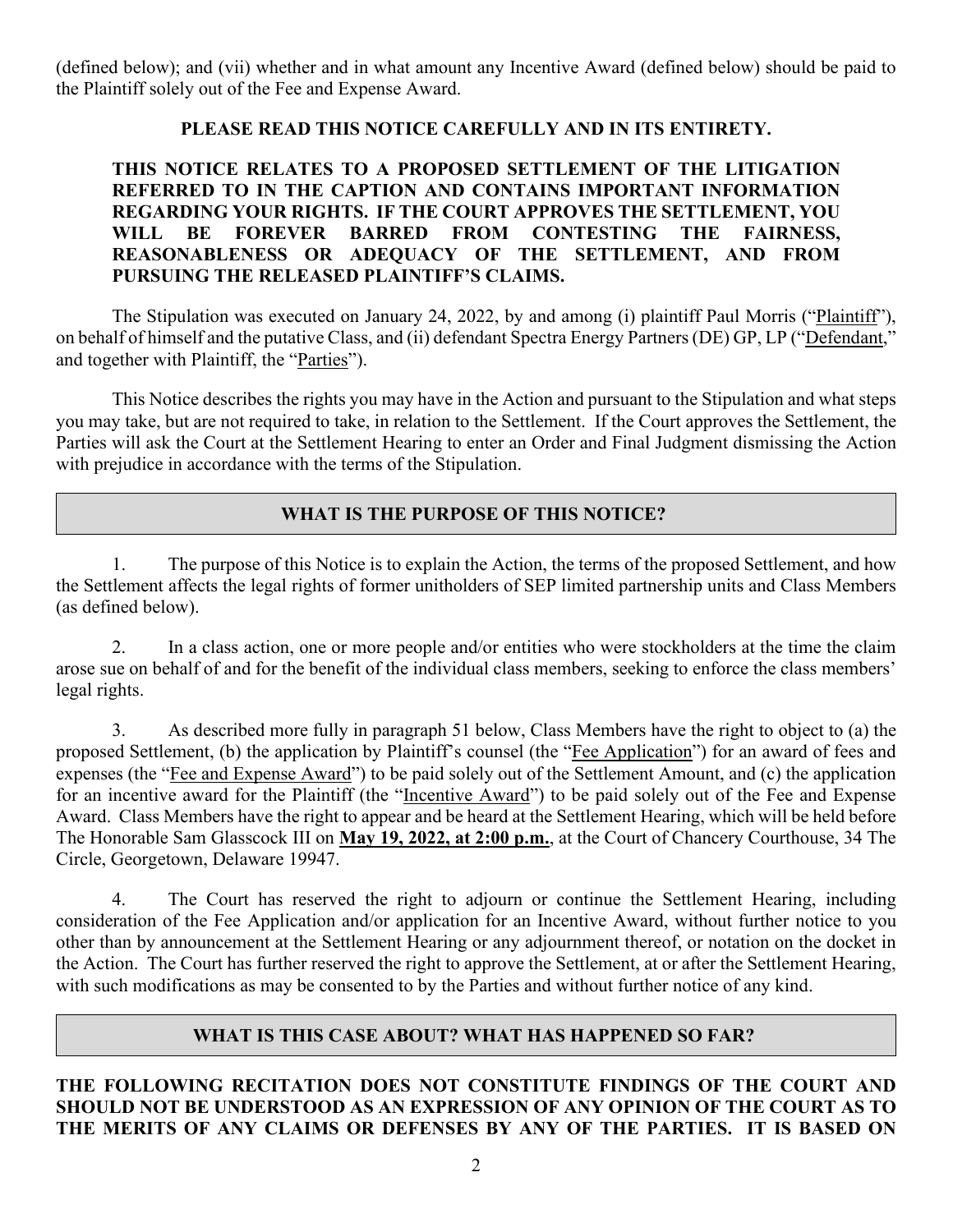#### **STATEMENTS OF THE PARTIES AND IS SET FORTH FOR THE SOLE PURPOSE OF INFORMING YOU OF THE EXISTENCE OF THE ACTION AND OF A HEARING ON A PROPOSED SETTLEMENT SO THAT YOU MAY MAKE APPROPRIATE DECISIONS AS TO STEPS YOU MAY OR MAY NOT WISH TO TAKE IN RELATION TO THIS LITIGATION.**

5. On August 24, 2018, SEP announced that it had entered into a definitive merger agreement with Enbridge Inc. ("Enbridge") pursuant to which Enbridge would acquire all publicly held limited partnership units of SEP at an exchange ratio of 1.111 Enbridge shares for each publicly held SEP limited partnership unit ("Roll-Up Consideration") (such transaction, the "Roll-Up").

6. The Roll-Up closed on December 17, 2018 ("Closing").

7. On February 8, 2019, Paul Morris ("Morris"), a holder of SEP limited partnership units as of the Closing, filed a Verified Class Action Complaint in the Court challenging the Roll-Up ("Complaint"). The Complaint asserted a claim that Defendant breached the Partnership Agreement between SEP, Defendant, and the limited partners of SEP in connection with the Roll-Up. It also asserted a claim against Defendant for breach of the covenant of good faith and fair dealing implied in the Partnership Agreement.

8. On February 22, 2019, Defendant filed a Motion to Dismiss the Complaint, and briefing on that motion was completed on June 20, 2019. On September 30, 2019, the Court issued a Memorandum Opinion granting the Motion to Dismiss on the basis that Plaintiff lacked standing to prosecute the claims alleged in the Complaint, and it entered a final order granting the motion on October 25, 2019.

9. On November 21, 2019, Plaintiff filed a Notice of Appeal to the Delaware Supreme Court. The Parties completed briefing in connection with the appeal on February 21, 2020.

10. Following oral argument held before a panel of the Supreme Court on August 5, 2020, and oral argument held before the Supreme Court *en banc* on October 28, 2020, the Supreme Court issued an opinion on January 22, 2021, reversing the judgment of the Chancery Court and remanding the Action for further proceedings.

11. On March 16, 2021, Plaintiff served his first discovery request on Defendant.

12. On March 19, 2021, the Court held a status conference, setting the remaining portions of the Motion to Dismiss for oral argument and directing the Parties to submit supplemental letter briefs.

13. On May 20, 2021, following oral argument, the Court converted the Motion to Dismiss to a Motion for Summary Judgment and directed the parties to propose a schedule for discovery and briefing on the summary judgment motion.

14. On June 24, 2021, the Parties filed competing motions for entry of a Scheduling Order on the Motion for Summary Judgment and discovery.

15. On August 3, 2021, the Court issued a Letter Order providing guidance to the Parties and further directing them to meet and confer to agree on a discovery and briefing schedule for the motion for summary judgment.

16. Following arm's-length negotiations, the Parties reached an agreement to settle the Action on September 17, 2021.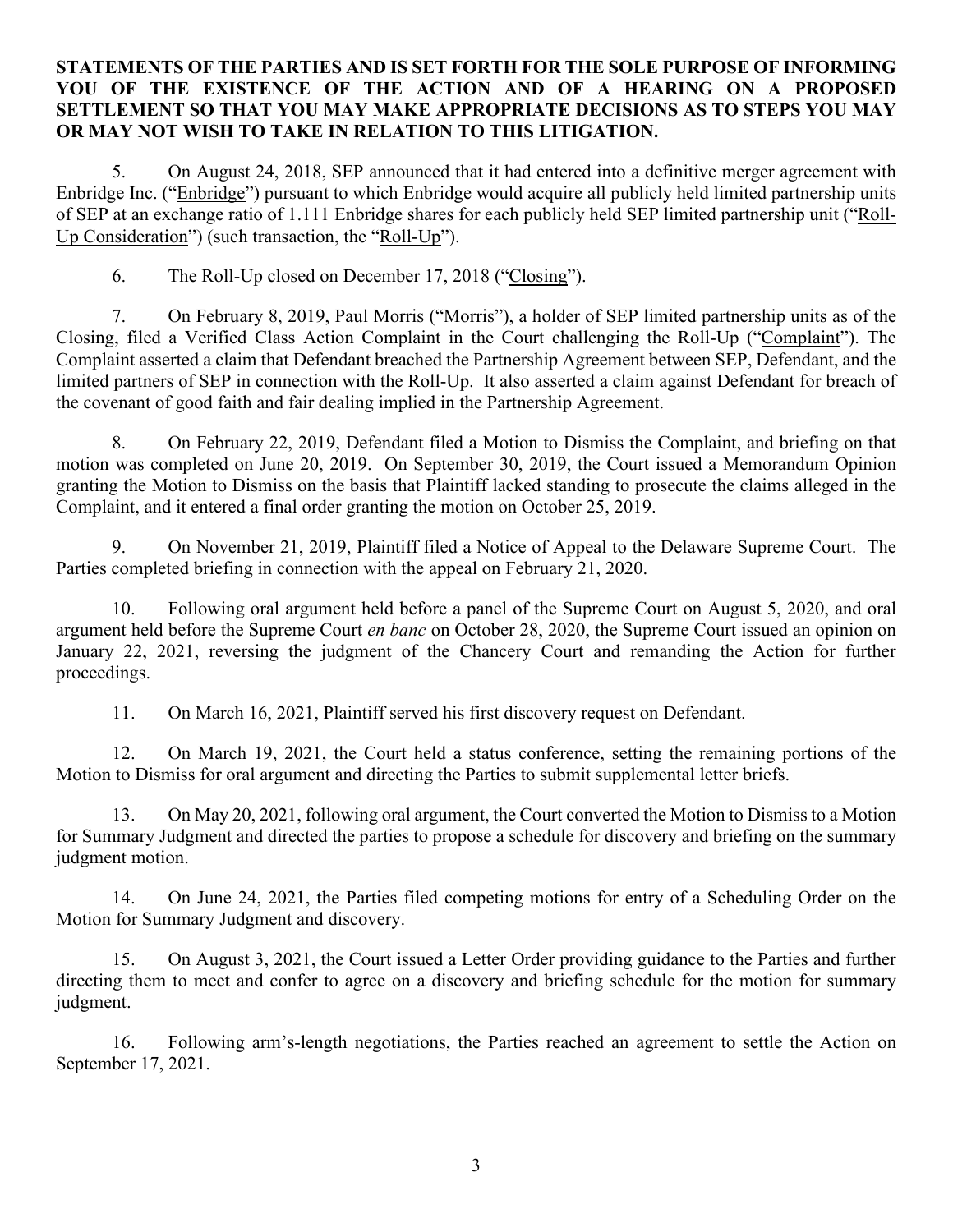### **WHAT ARE THE TERMS OF THE SETTLEMENT?**

17. Set forth below is a summary of the principal terms of the proposed Settlement, as agreed to by the Parties, subject to the approval of the Court. The following statements are a summary. Please refer to the Stipulation, which is publicly available as indicated in paragraph 53 below, for a full and complete statement of the terms of the Settlement.

#### **Certain Relevant Definitions:**

18. "Account" means an account which is to be maintained by the Settlement Administrator, into which an amount equal to the Settlement Amount minus the Notice Costs shall be deposited and maintained as is customary in settlement accounts of this nature.

19. "DTC Participants" means the participants of the Depository Trust Company ("DTC") for whom DTC was the holder of record of limited partnership units of SEP and whose customers were the beneficial owners of such units at the time of the Closing.

20. "Effective Date" means the first business day on or after the following events and conditions of the Stipulation have been met and have occurred or have been waived: (i) the Court has entered the Scheduling Order; (ii) the Court has entered the Judgment; and (iii) the Judgment has become Final.

21. "Eligible Closing Date Beneficial Holder" means the ultimate beneficial owner of any limited partnership units of SEP held of record by DTC at the time such units were converted into the right to receive the Roll-Up Consideration in connection with the Closing, provided that no Excluded Person may be an Eligible Closing Date Beneficial Holder.

22. "Eligible Closing Date Record Holder" means the record holder of any limited partnership units of SEP, other than DTC, at the time such units were converted into the right to receive the Roll-Up Consideration in connection with the closing of the Roll-Up, provided that no Excluded Person may be an Eligible Closing Date Record Holder.

23. "Eligible Closing Date Unitholders" means Eligible Closing Date Beneficial Holders and Eligible Closing Date Record Holders.

24. "Final" when referring to the Judgment or any other court order, means (i) if no appeal is filed, the expiration date of the time provided for filing or noticing any motion for reconsideration, reargument, appeal, or other review of the order or (ii) if there is an appeal from the Judgment or order, (a) the date of final dismissal of all such appeals, or the final dismissal of any proceeding on certiorari, reconsideration, or otherwise, or (b) the date the judgment or order is finally affirmed on an appeal, the expiration of the time to file a petition for a writ of certiorari, reconsideration, reargument, or other form of review, or the denial of a writ of certiorari, reconsideration, reargument, or other form of review, and, if certiorari, reconsideration, or other form of review is granted, the date of final affirmance following review pursuant to that grant; provided, however, that any disputes or appeals relating solely to (i) the amount, payment, or allocation of attorneys' fees and expenses or (ii) the plan of allocation of the Settlement proceeds (as submitted or subsequently modified), shall have no effect on finality for purposes of determining the date on which the Judgment becomes Final and shall not otherwise prevent, limit, or otherwise affect the Judgment, or prevent, limit, delay, or hinder entry of the Judgment.

25. "Net Settlement Fund" means the Settlement Amount as defined herein plus any interest accrued, less (i) any Taxes; (ii) any Notice and Administration Costs; (iii) the Fee and Expense Award; and (iv) any other costs or fees approved by the Court.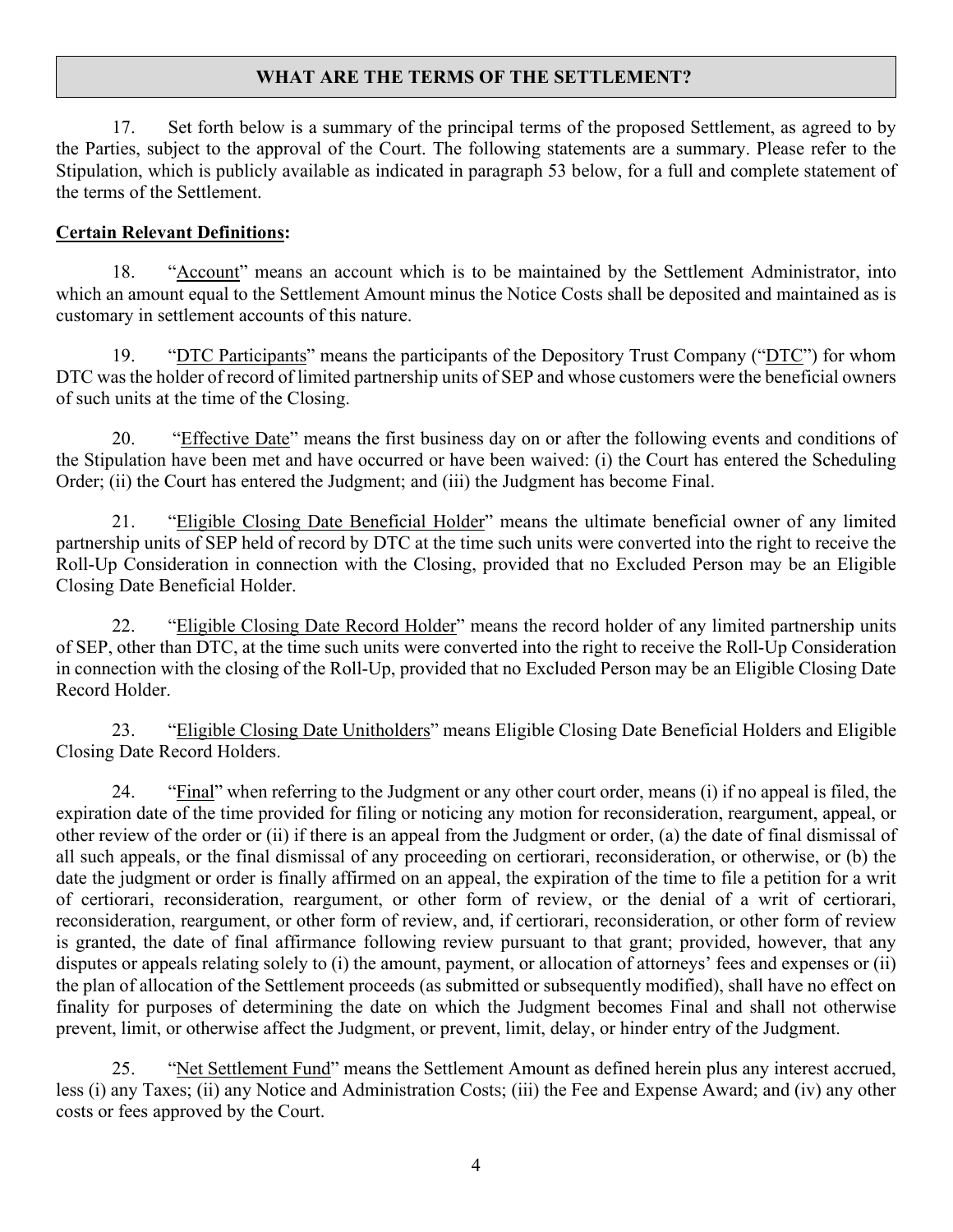26. "Notice Costs" means the costs, fees, and expenses that are actually and reasonably incurred by the Settlement Administrator in connection with providing Notice to the Settlement Class.

27. "Notice and Administrative Costs" means the Notice Costs, plus any costs, fees, and expenses that are incurred by the Settlement Administrator and/or Class Counsel in connection with administering the Settlement, including but not limited to the costs, fees, and expenses incurred in connection with the Account.

28. "Settlement Administrator" means the class action settlement administrator selected by Class Counsel and consented to by Defendant to provide Notice to the Settlement Class and administer the Settlement.

29. "Settlement Class" means a non-opt-out class for settlement purposes only, and pursuant to Court of Chancery Rules 23(a), 23(b)(1), and 23(b)(2), consisting of all holders of limited partnership units of SEP as of December 17, 2018, the date of the consummation of the Roll-Up. Excluded from the Class are (i) Enbridge; (ii) Defendant and its affiliates, subsidiaries, legal representatives, successors, or assigns; and (iii) Nora Mead Brownell, Michael G. Morris, and J.D. Woodward III (each an "Excluded Person," and collectively, the "Excluded Persons").

#### **The Settlement Amount:**

30. In consideration for the full and final release, settlement, dismissal, and discharge of any and all Released Claims (defined below) against the Released Persons (defined below), the Parties agreed to a payment of seven million five hundred thousand dollars (\$7,500,000.00) (the "Settlement Amount") to be paid by Defendant and/or its insurers.

#### **Distribution of Settlement Amount/Plan of Allocation:**

31. The Settlement Administrator shall allocate the Net Settlement Amount among Eligible Closing Date Unitholders on a *pro rata*, per-unit basis and distribute the Net Settlement Amount to Eligible Closing Date Unitholders.

32. For Eligible Closing Date Beneficial Holders whose Roll-Up Consideration was distributed through Cede & Co., as nominee for DTC, the Settlement Administrator shall send their portion of the Net Settlement Amount to DTC for distribution.

33. The Settlement Administrator shall instruct DTC Participants to distribute the Eligible Closing Date Beneficial Holders' portion of the Net Settlement Amount to Eligible Closing Date Beneficial Holders in the same manner in which the DTC Participants distributed proceeds in connection with the Roll-Up.

34. The Settlement Administrator shall provide DTC Participants with a list of Excluded Persons and direct the DTC Participants not to distribute any payment to any Excluded Person.

35. DTC's sole obligation in connection with the Settlement shall be to distribute the Eligible Closing Date Beneficial Holders' portion of the Net Settlement Amount to DTC Participants in accordance with the Stipulation and DTC rules and procedures, and DTC shall not be responsible for any errors in the calculation of any distribution or for any failure by the Settlement Administrator, Defendant, or Class Counsel to identify any Excluded Person.

36. For Eligible Closing Date Record Holders, the Settlement Administrator shall send their portion of the Net Settlement Amount to the address listed on the unitholder register or other relevant books and records of SEP or its transfer agent. Defendant shall use commercially reasonable efforts to cooperate with Plaintiff's Counsel and the Settlement Administrator to ensure that no portion of the Net Settlement Fund is distributed to any Excluded Person.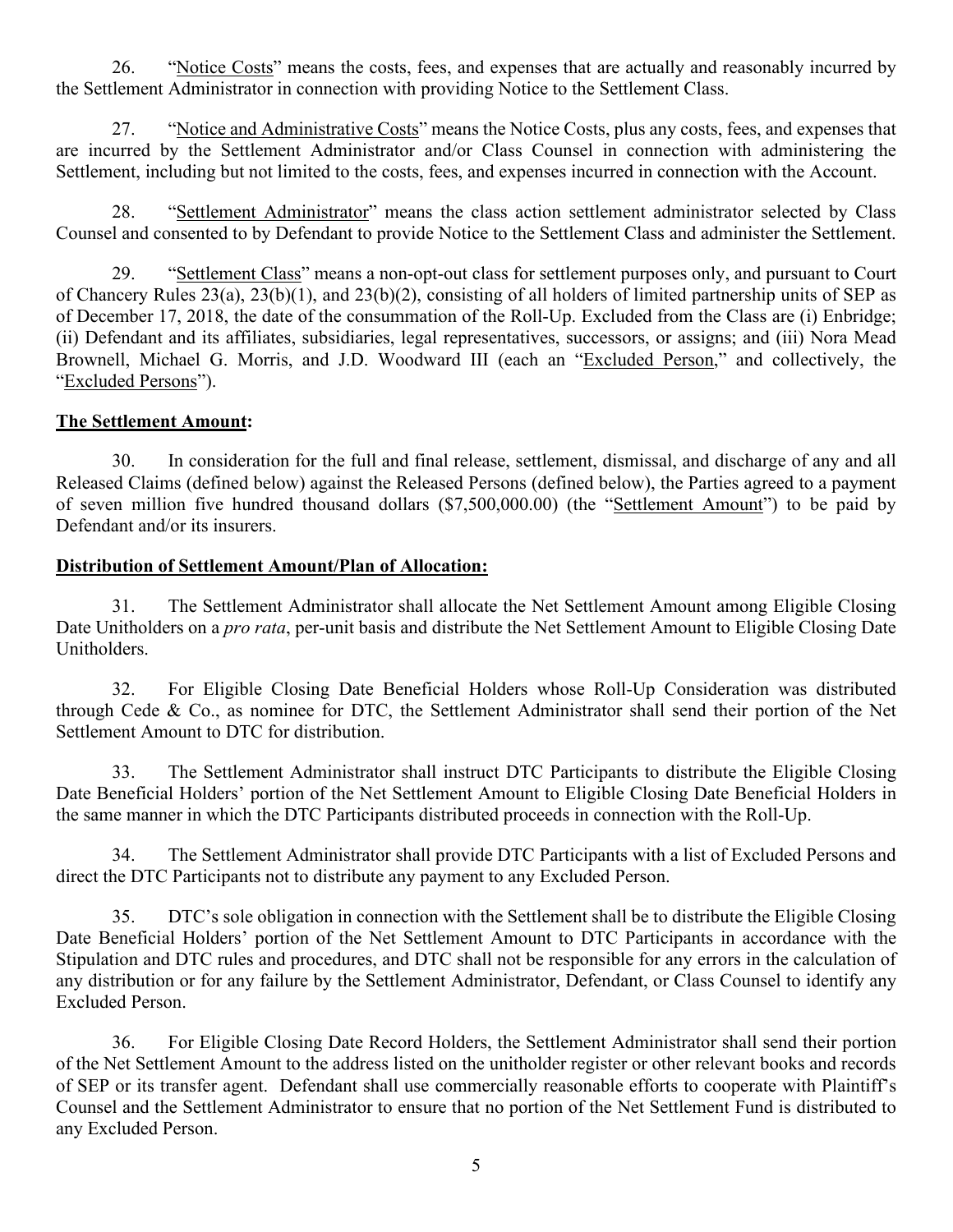37. If there is any balance remaining in the Account after six (6) months from the date of the initial distribution (whether by reason of tax refunds; uncashed checks; amounts returned by Excluded Persons, to the extent they receive settlement payments; or for any other reason), the Settlement Administrator shall, if feasible, distribute in an equitable and economic fashion such balance among the Eligible Closing Date Unitholders in the same manner as the initial distribution. If the cost of making such a further distribution or distributions is unreasonably high relative to the amount remaining in the Account, any balance which still remains in the Account, after provision for all anticipated expenses, shall escheat in accordance with Delaware's unclaimed property law. Prior to escheating any remaining funds in the Account, Plaintiff's Counsel may apply to the Court for reimbursement for their time and expenses incurred in administering the Settlement; provided, for the avoidance of doubt, that any such reimbursement shall be paid out of the Settlement Fund and neither Defendant nor any Released Persons shall have any further responsibility therefor. Neither Defendant nor Released Defendant's Persons shall have any reversionary interest in the Account.

38. Defendant shall have no responsibility or liability for any claims, payments or determinations that the Settlement Administrator makes with respect to any Class Member claims for payment.

39. Plaintiff or his designee shall pay out of the Settlement Fund any and all costs associated with the allocation and distribution of the Net Settlement Fund.

40. Released Defendant's Persons shall have no responsibility for or liability relating to any aspect of the allocation or distribution of the Net Settlement Fund to Class Members or with respect to the administration of the Settlement Fund. No Class Member shall have any claim against any of the Released Persons based on distribution made substantially in accordance with this Settlement and/or orders of the Court. Released Defendant's Persons shall have no liability or responsibility whatsoever for the acts or omissions of Plaintiff or Plaintiff's Counsel or any of their agents with respect to (a) the administration of the Account or the Settlement Fund or (b) the distribution of the Net Settlement Fund.

### **WHAT ARE THE PARTIES' REASONS FOR THE SETTLEMENT?**

41. The Settlement set forth in the Stipulation reflects the results of the Parties' negotiations and the final terms of their agreement, which was reached only after arm's-length negotiations among the Parties, who were all represented by counsel with extensive experience and expertise in investor class action litigation.

42. The Parties recognize the time and expense that would be incurred by further litigation and the uncertainties inherent in such litigation. This Settlement is not evidence of the validity or invalidity of any claims or defenses in the Action or any other actions or proceedings, or of any wrongdoing by Defendant or of any damages or injury to Plaintiff or any Class Member.

43. Plaintiff believes that the Released Plaintiff's Claims had merit when filed and continue to have merit, and Plaintiff is settling the Released Plaintiff's Claims because it believes that the Settlement will provide substantial value to Class Members. Plaintiff has concluded that the Settlement is fair, reasonable, and in the best interests of Class Members, and that it is reasonable to pursue the Settlement based on the terms and procedures outlined herein.

44. Defendant has denied, and continues to deny, all allegations of wrongdoing, fault, liability or damage with respect to all claims asserted or that could be asserted in the Action or any other action, in any court or tribunal, relating to the Roll-Up, including any allegations that Defendant has breached any contracts, that they have acted improperly in any way, and that they have any liability or owe any damages of any kind to Plaintiff and/or the Class. Defendant maintains that its conduct was at all times proper and in compliance with its obligations under the Partnership Agreement, and that if the case proceeded to trial and a decision were issued by the Court, it would have prevailed on all claims asserted against it. Defendant affirmatively asserts that the Roll-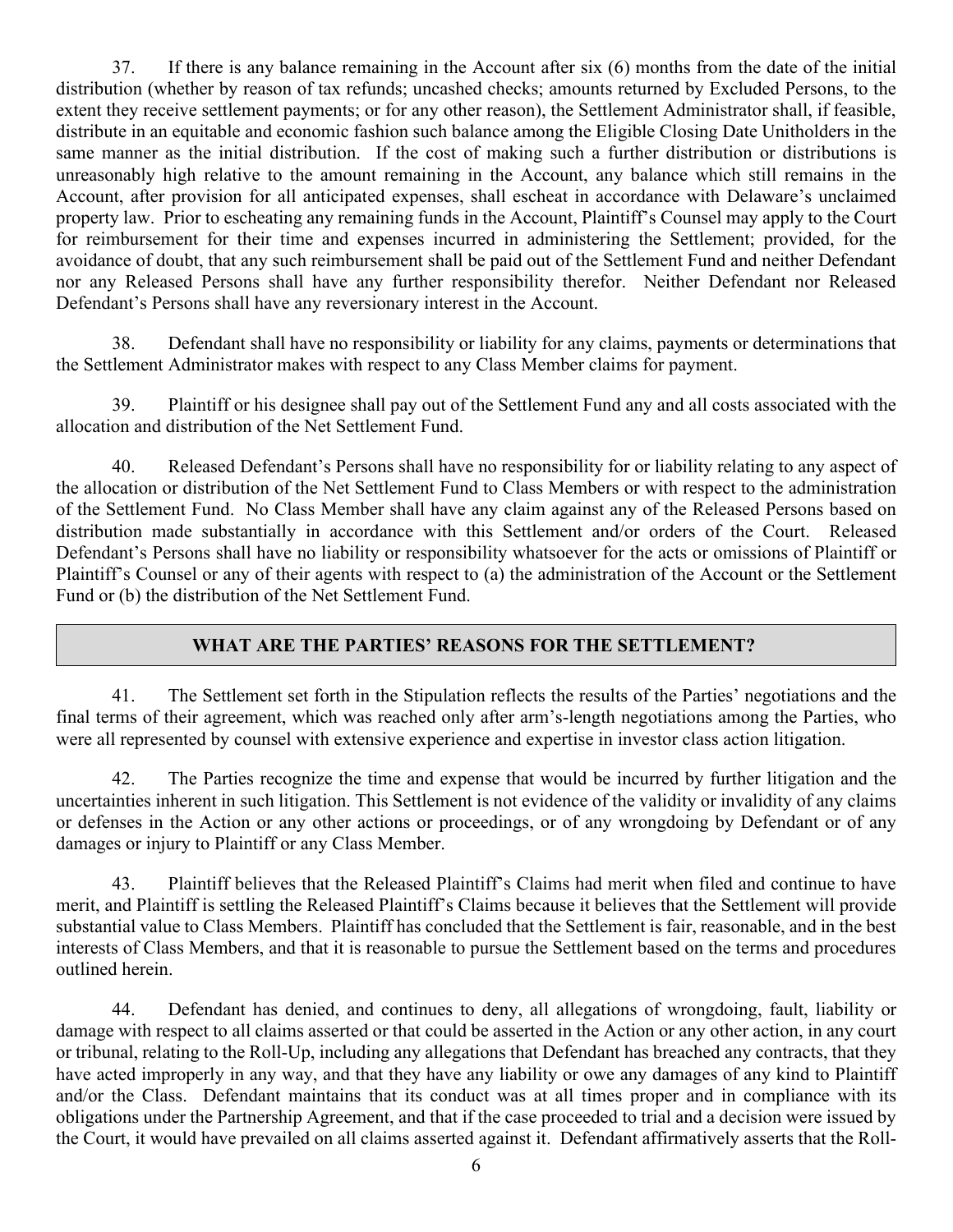Up provided SEP and its unitholders, including Plaintiff and the Class, with substantial benefits. Defendant also denies that SEP or its unitholders were harmed by any conduct of Defendant alleged in the Action or that could have been alleged in the Action. Defendant asserts that, at all relevant times, it acted in good faith. Defendant is entering into the Settlement in order to, among other things, eliminate the uncertainty, burden, inconvenience, expense, and distraction of further litigation; and to terminate all claims that were or could have been asserted by Plaintiff or any other Class Member against Defendant in the Action or in any other action, in any court or tribunal, relating to the Roll-Up or the process leading to the Roll-Up.

### **WHAT WILL HAPPEN IF THE SETTLEMENT IS APPROVED?**

### **WHAT CLAIMS WILL THE SETTLEMENT RELEASE?**

45. If the Settlement is approved, the Court will enter the Order and Final Judgment approving the Settlement in accordance with the Stipulation, at which time the Action will be dismissed with prejudice on the merits.

46. As of the Effective Date, the following releases will occur:

Plaintiff, all other Class Members, and Defendant, on behalf of themselves and all Released Persons, and their respective heirs, executors, administrators, estates, predecessors, successors, and assigns in their capacities as such, shall fully, finally and forever compromise, settle, release, resolve, relinquish, waive, and discharge any and all Released Claims against Released Persons and shall forever be barred and enjoined from prosecuting any and all Released Claims against any Released Persons, including any Unknown Claims.

### **Relevant Definitions:**

"Released Defendant's Claims" means any and all claims and causes of action of every nature and description, whether known claims or Unknown Claims, whether arising under state, federal, common, or foreign law, that arise out of or relate to the institution, prosecution, and/or settlement of the claims against Defendant. Released Defendant's Claims do not cover, include, or release any claims relating to the enforcement of the settlement.

"Released Defendant's Persons" means Defendant and its current and former parents, affiliates, subsidiaries, officers, directors, agents, advisors, financial advisors, consultants, successors, predecessors, assigns, assignees, partnerships, partners, trustees, trusts, employees, insurers, reinsurers, and attorneys. Released Defendant's Persons also include, but are not limited to, Enbridge Inc. and its current and former parents, affiliates, subsidiaries, officers, directors, agents, advisors, financial advisors, consultants, successors, predecessors, assigns, assignees, partnerships, partners, trustees, trusts, employees, insurers, reinsurers, and attorneys.

"Released Plaintiff's Claims" means any and all claims and causes of action of every nature and description, whether known claims or Unknown Claims, whether arising under state, federal, common, or foreign law, that (i) Plaintiff asserted in the Complaint or could have asserted in the Complaint or in any other forum that arise out of or are based upon the allegations, transactions, facts, matters or occurrences, representations, or omissions involved, set forth, or referred to in the Complaint and (ii) arise out of the holding of SEP limited partnership units on December 17, 2018. Released Plaintiff's Claims do not cover, include, or release claims relating to the enforcement of the Settlement.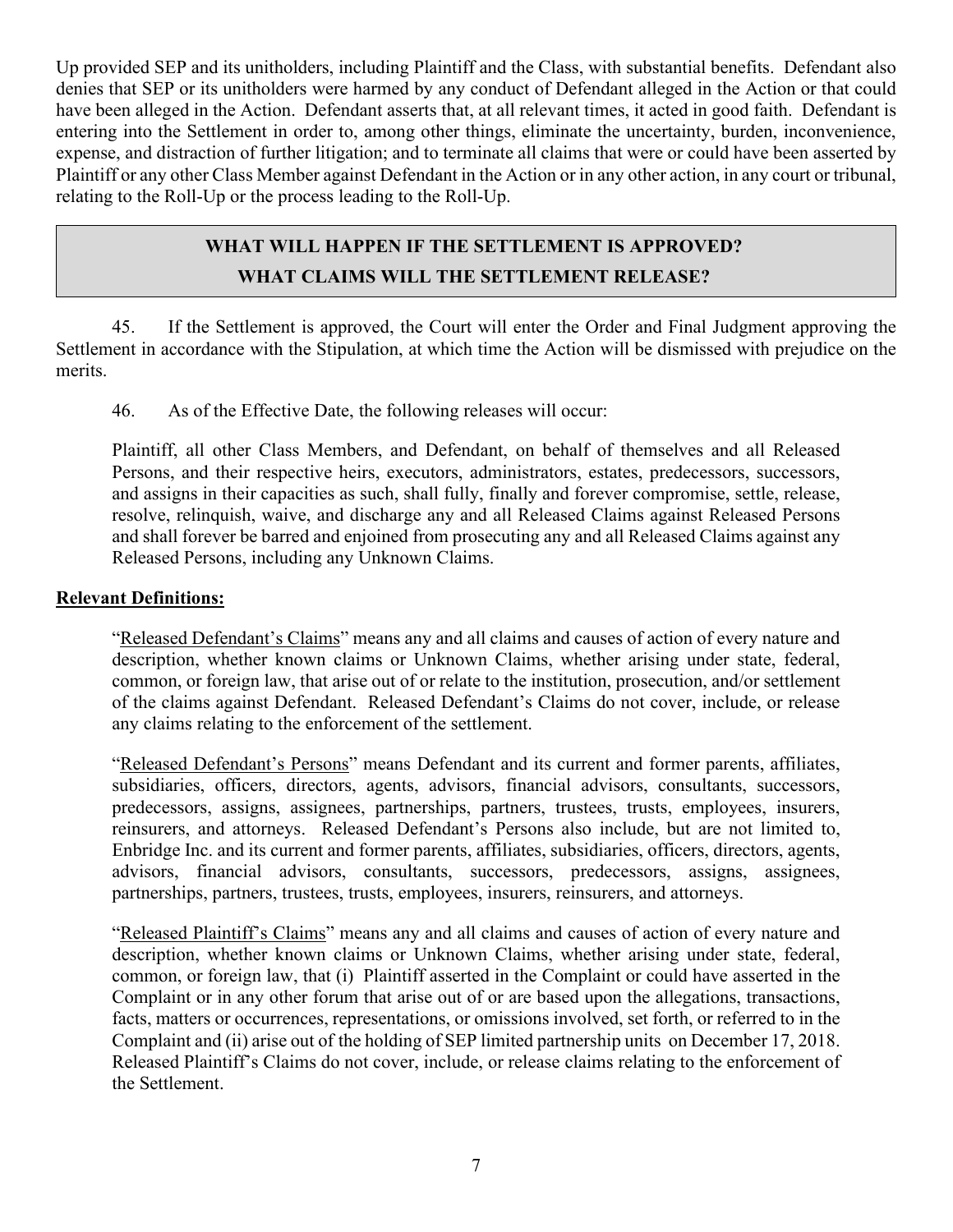"Released Plaintiff's Persons" means Plaintiff, all other Class Members, and Plaintiff's Counsel, and their respective current and former parents, affiliates, subsidiaries, officers, directors, agents, successors, predecessors, assigns, assignees, partnerships, partners, trustees, trusts, employees, insurers, reinsurers, and attorneys.

"Released Claims" means, collectively, the Released Plaintiff's Claims and the Released Defendant's Claims.

"Released Persons" means, collectively, the Released Plaintiff's Persons and the Released Defendant's Persons.

"Unknown Claims" means any Released Plaintiff's Claims which Plaintiff or any other Class Member does not know or suspect to exist in his, her, or its favor at the time of the release of such claims, and any Released Defendant's Claims which Defendant does not know or suspect to exist in its favor at the time of the release of such claims, which, if known by him, her, or it, might have affected his, her or its decision(s) with respect to this Settlement. With respect to any and all Released Claims, the Settling Parties stipulate and agree that, upon the Effective Date of the Settlement, Plaintiff and Defendant shall expressly waive, and each of the other Class Members shall be deemed to have waived, and by operation of the Judgment shall have expressly waived, any and all provisions, rights, and benefits conferred by any law of any state or territory of the United States, or principle of common law or foreign law, which is similar, comparable, or equivalent to California Civil Code §1542, which provides:

A GENERAL RELEASE DOES NOT EXTEND TO CLAIMS THAT THE CREDITOR OR RELEASING PARTY DOES NOT KNOW OR SUSPECT TO EXIST IN HIS OR HER FAVOR AT THE TIME OF EXECUTING THE RELEASE AND THAT, IF KNOWN BY HIM OR HER, WOULD HAVE MATERIALLY AFFECTED HIS OR HER SETTLEMENT WITH THE DEBTOR OR RELEASED PARTY.

Plaintiff and Defendant acknowledge, and each of the other Class Members, by operation of law shall be deemed to have acknowledged, that they may discover facts in addition to or different from those now known or believed to be true with respect to the Released Claims, but that it is the intention of Plaintiff and Defendant, and by operation of law each of the other Class Members, to completely, fully, finally, and forever extinguish any and all Released Plaintiff's Claims and Released Defendant's Claims, known or unknown, suspected or unsuspected, which now exist, or heretofore existed, or may hereafter exist, and without regard to the subsequent discovery of additional or different facts. Plaintiff and Defendant acknowledge, and each of the other Class Members by operation of law shall be deemed to have acknowledged, that the inclusion of "Unknown Claims" in the definition of "Released Plaintiff's Claims" and "Released Defendant's Claims" was separately bargained for and was a material element of the Settlement and was relied upon by each and all of the Settling Parties in entering into this Stipulation.

#### **WHO ARE THE MEMBERS OF THE CLASS?**

47. The Court has provisionally ordered that the Action shall be maintained as a non-opt-out class action pursuant to Court of Chancery Rule 23 on behalf of a class consisting of all holders of limited partnership units of SEP as of December 17, 2018.

48. Excluded from the Class are (i) Enbridge Inc.; (ii) Defendant and its affiliates, subsidiaries, legal representatives, successors or assigns, and (iii) Nora Mead Brownell, Michael G. Morris, and J.D. Woodward III.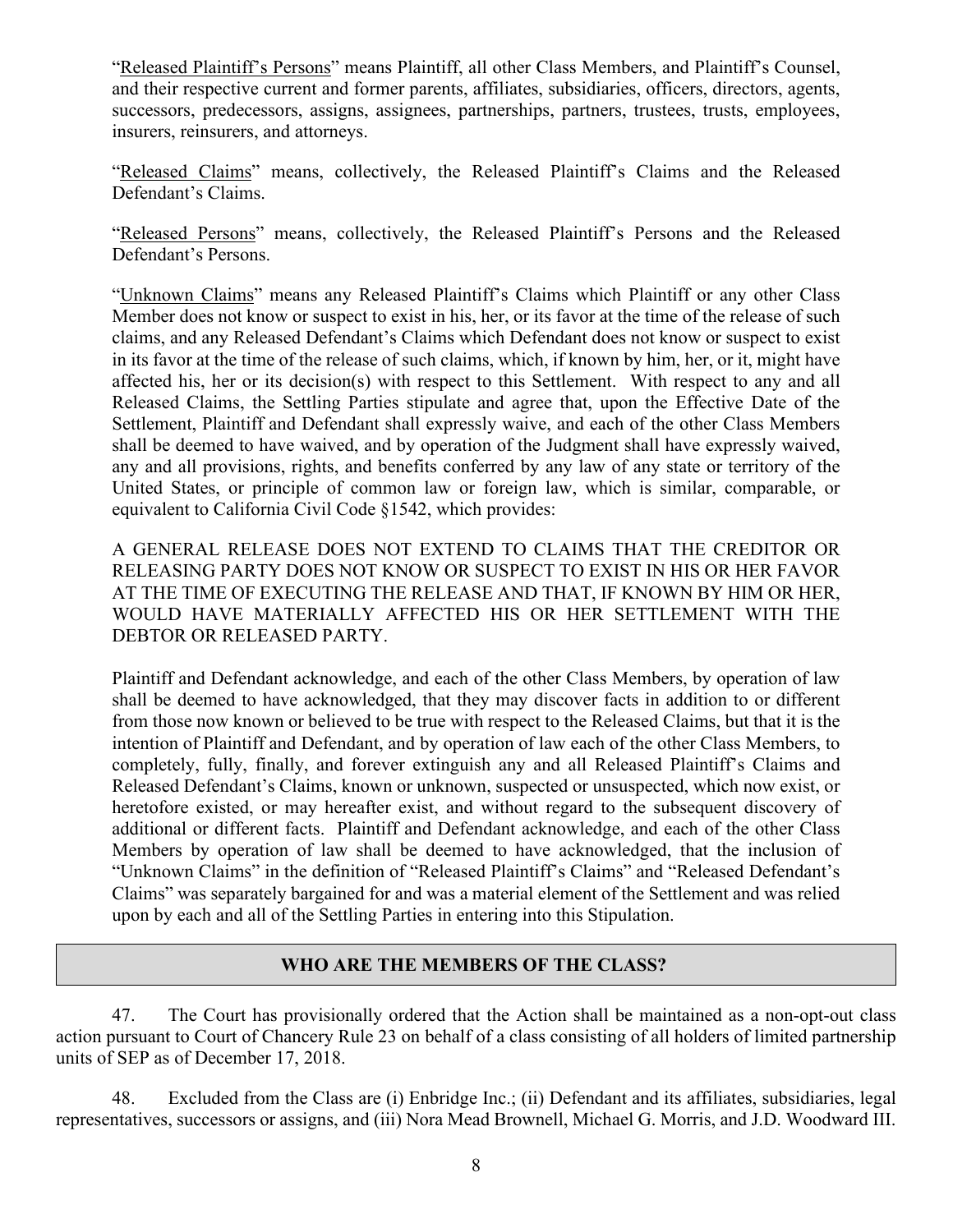### **HOW WILL THE CLASS'S ATTORNEYS BE PAID?**

49. Concurrent with seeking final approval of the Settlement, Class Counsel intends to make a Fee Application to the Court for a Fee and Expense Award in an aggregate amount of up to 28.5% of the Settlement Amount plus reimbursement of expenses incurred in connection with the Action and the derivative action that preceded this Action. The Parties acknowledge and agree that the Fee and Expense Award shall be paid solely from, and not in addition to, the Settlement Amount. The Fee Application shall be the only request for attorneys' fees and expenses filed by or on behalf of Plaintiff and their counsel. Concurrent with seeking final approval of the Settlement, Plaintiff intends to make an application to the Court for an incentive award not to exceed \$10,000, which award will be paid solely out of any Fee and Expense Award approved by the Court.

# **WHEN AND WHERE WILL THE SETTLEMENT HEARING BE HELD? DO I HAVE THE RIGHT TO APPEAR AT THE SETTLEMENT HEARING?**

50. The Court will consider the Settlement and all matters related to the Settlement, including the Fee Application, at the Settlement Hearing. The Settlement Hearing will be held before The Honorable Sam Glasscock III on **May 19, 2022, at 2:00 p.m.**, in the Court of Chancery Courthouse, 34 The Circle, Georgetown, Delaware 19947.

51. Any Class Member who objects to the Settlement, the Fee Application by Class Counsel and/or the application for the Incentive Award, or who otherwise wishes to be heard, may appear in person or through his, her, their, or its attorney at the Settlement Hearing and present any evidence or argument that may be proper and relevant; provided, however, that no such person shall be heard or entitled to contest the approval of the terms and conditions of the Settlement, or, if approved, the Order and Final Judgment to be entered thereon, or the allowance of fees and expenses to Class Counsel, or otherwise be heard with respect to the matters considered at the Settlement Hearing unless, no later than ten (10) business days before the Settlement Hearing, such person files with the Register in Chancery, Court of Chancery, 34 The Circle, Georgetown, Delaware 19947, the following: (a) proof of ownership of SEP limited partnership units as of December 17, 2018; (b) a written and signed notice of the Objector's intention to appear, which states the name, address and telephone number of the Objector and, if represented, his, her, their, or its counsel; (c) a detailed statement of the objections to any matter before the Court; and (d) a detailed statement of all of the grounds thereon and the reasons for the Objector's desire to appear and to be heard, as well as all documents or writings which the Objector desires the Court to consider. Any such filings with the Court must also be served upon each of the following counsel (by hand, first class U.S. mail, or express service/email) such that they are received no later than ten (10) business days prior to the Settlement Hearing:

| <b>Counsel for Plaintiff</b>       | <b>Counsel for Defendant</b>             |
|------------------------------------|------------------------------------------|
| Michael J. Barry                   | Noelle M. Reed                           |
| <b>GRANT &amp; EISENHOFER P.A.</b> | SKADDEN, ARPS, SLATE, MEAGHER & FLOM LLP |
| 123 Justison Street                | 1000 Louisiana Street, Ste. 6800         |
| Wilmington, Delaware 19801         | Houston, Texas 77002                     |

52.